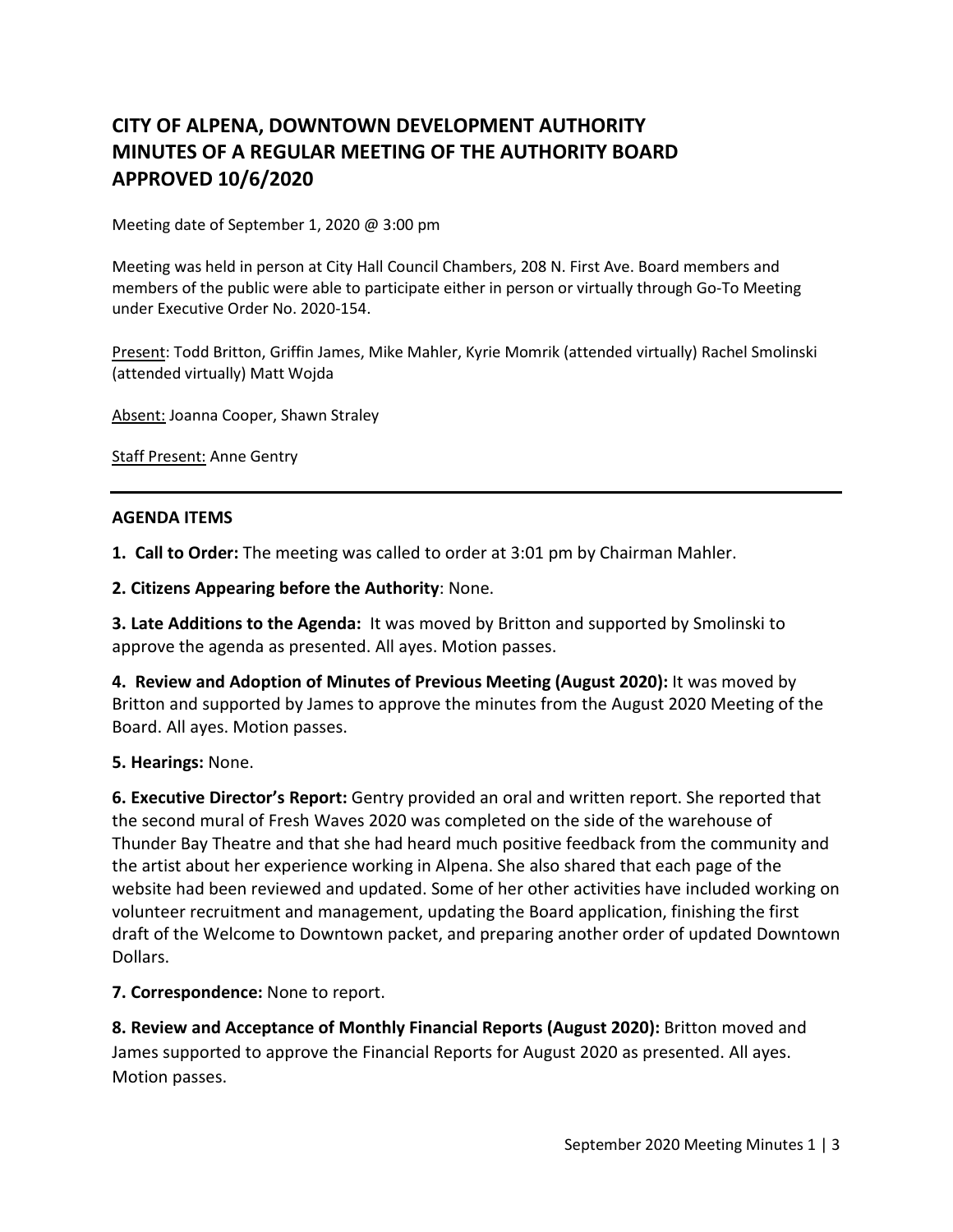## **9. Committee Reports**

- a. Budget/Finance: Did not meet.
- b. Education & Promotion: Gentry gave an update on the Social Media Boosted Post Matching Program and possible smaller fall events, including a Chalk Art night and more times for the Street Performers to perform. She also updated the group on the committee's discussion about the upcoming holiday season's marketing and Santa.
- c. Design & Beautification: Britton reported that the winter banners will be ordered in the next week and trees will be planted Labor Day weekend. A group of business owners has met about renovating the alleyway that runs adjacent to the Center Building, so the committee discussed how to support their efforts.
- d. Economic Development: Mahler reported that the committee met and discussed the Business Restart Grants through the MEDC and reviewed a first draft of a Welcome to Downtown Packet that Gentry and Kraft prepared.
- e. Parking: Did not meet this month.
- f. Boundary Expansion: Wojda gave an update that the committee had its first meeting this month, which included Britton, Smolinski, Gentry, and Ben Young (owner of Player's). The primary question the committee needs to answer is if expanding boundaries could allow our current TIF funding to be re-evaluated or removed by taxing jurisdictions. Wojda and Smolinski will be looking into this before the committee meets again.

**10. Report from the City of Alpena:** Smolinski reported that the City gave an offer to an individual for the Planning and Development Director position, and they accepted. Once prescreening is done and a start date is set, then the individual will be announced.

## **11. Unfinished Business:**

• Business Restart Grant update: Mahler gave an update on the Business Restart Grant program through the MEDC available to small businesses. Applications closed August 5. By August 21, nearly all 384 checks had been issued through the Chamber/Target Alpena to businesses who received funding. In Alpena County, 150/170 applications were approved. Most awards were \$5,000 and above.

## **12. New Business:**

• Director Evaluation: Wojda gave an update on behalf of the Personnel Committee, which met this month to conduct an annual performance review of Executive Director Gentry. Wojda met with Gentry to discuss the evaluation and goals for the year ahead. A copy of the evaluation was passed out to Board Members in advance of the meeting for review. The Personnel Committee recommended an increase in salary to reflect the experience Gentry now has in the role, her performance in the last year, and projects that lie ahead. Britton moved and James supported to approve the Director Evaluation